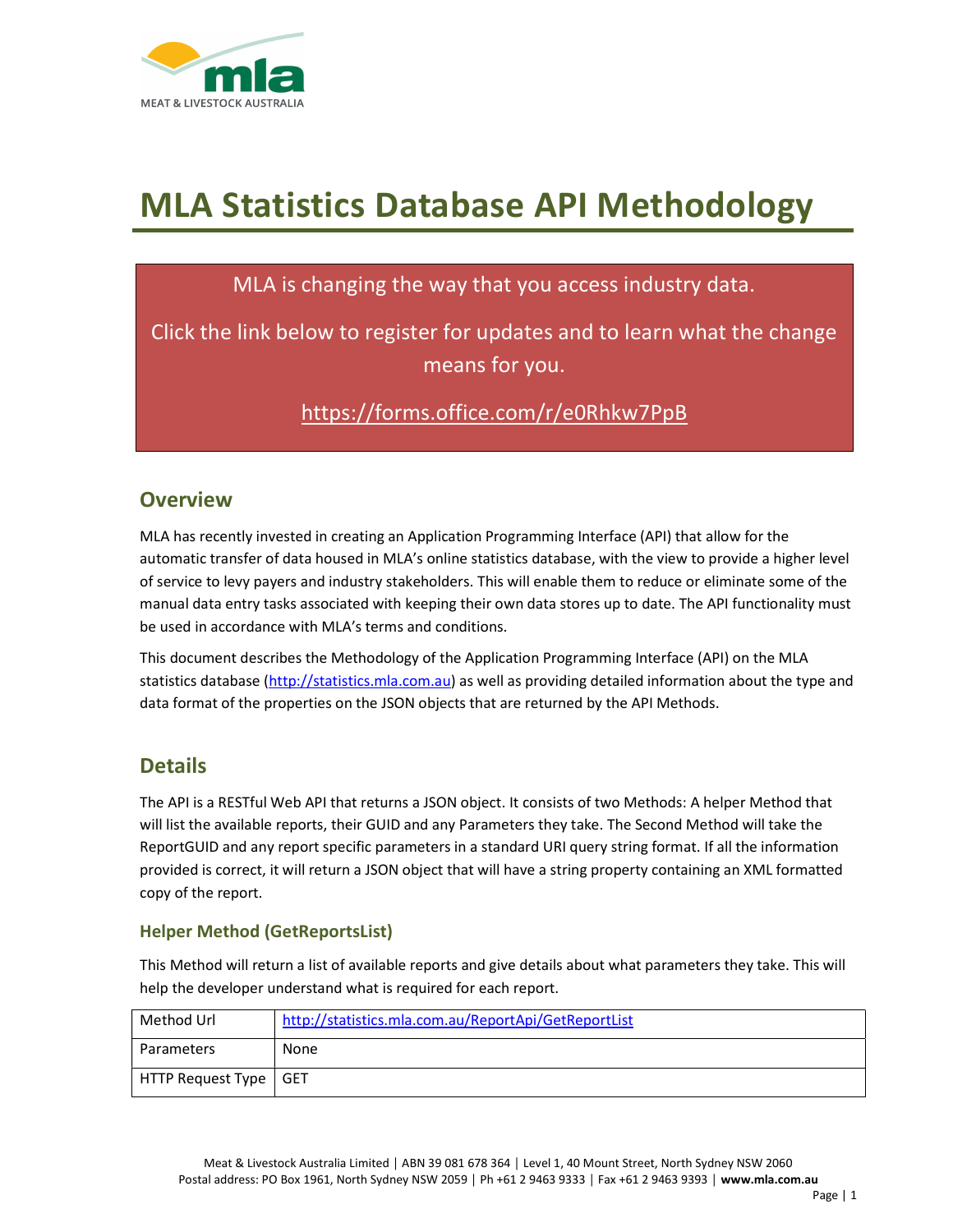

| Return Type | <b>JSON</b> |
|-------------|-------------|

### Object definitions

#### ReturnObject definition

| <b>Property Name</b> | Data Type                          | Description                                               |
|----------------------|------------------------------------|-----------------------------------------------------------|
| ResponseDate         | <b>String</b>                      | A string representation of the Date and Time of execution |
| ResponseHeader       | <b>String</b>                      | A string containing any Method specific information       |
| ResponseStatus       | <b>String</b>                      | Indicates if the request executed OK or had errors.       |
| ResponseDisclaimer   | <b>String</b>                      | Legal disclaimer regarding use of the API                 |
| ResponseError        | <b>String</b>                      | If there was an error a message will be in here           |
| ReturnValue          | List <reportdetail></reportdetail> | A list of ReportDetail objects that describe a report     |

#### ReportDetail definition

| <b>Property Name</b> | Data Type                    | Description                                                  |
|----------------------|------------------------------|--------------------------------------------------------------|
| Name                 | <b>String</b>                | The name of the report                                       |
| ReportGuid           | <b>String</b>                | A GUID identifying the report. Used for the RunReport Method |
| Parameters           | List <parameter></parameter> | A list of Parameter objects that describe a report parameter |

### Parameter definition

| <b>Property Name</b> | Data Type     | Description                                               |
|----------------------|---------------|-----------------------------------------------------------|
| ParameterName        | <b>String</b> | The name of the Parameter.                                |
| Description          | <b>String</b> | The friendly name or the user-prompt for this parameter   |
| IsRequired           | <b>Bool</b>   | Advises whether the parameter is required or optional     |
| DataType             | <b>String</b> | Describes the datatype expected for this parameter        |
| <b>DataFormat</b>    | <b>String</b> | Data formatting requirements. Eg DD/MM/YYYY               |
| DefaultValue         | <b>String</b> | If optional, the default value or rule will be shown here |

## Report Execution (RunReport)

This Method takes in the ReportGUID and any parameters detailed for that report in the output of the GetReportList Method mentioned above. The parameters are passed in via standard URI query string format. i.e. ?ReoprtGuid=cf1fea4c-ec96-42c7-9cfa-f34f9a10d415&ParamName=SomeValue

| Url<br>Method | http://statistics.mla.com.au/ReportApi/RunReport |
|---------------|--------------------------------------------------|
|               |                                                  |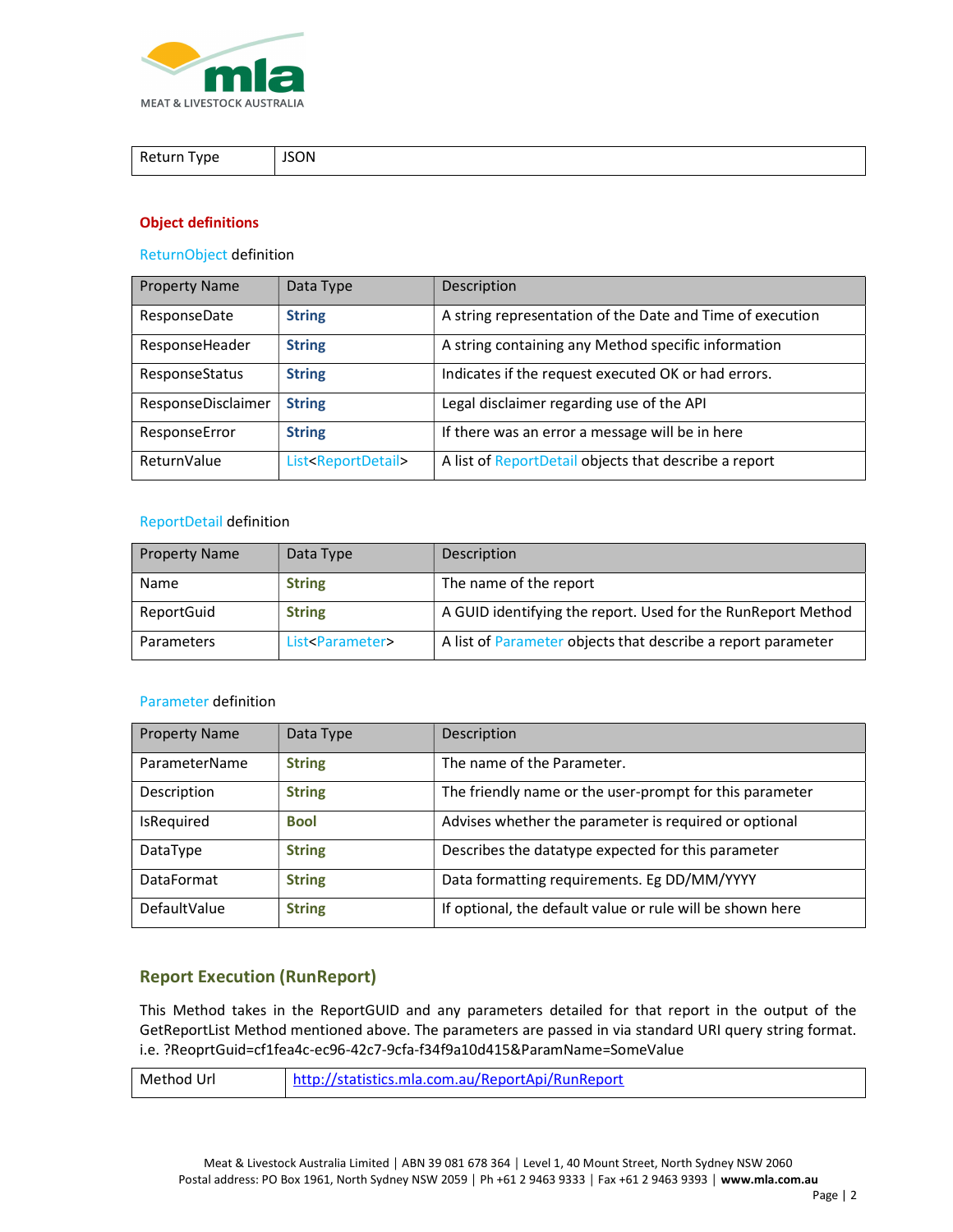

| <b>Required Parameter</b> | ReportGUID |
|---------------------------|------------|
| HTTP Request Type         | <b>GET</b> |
| Return Type               | JSON       |

### Object definitions

ReturnObject definition

| <b>Property Name</b> | Data Type     | Description                                                  |
|----------------------|---------------|--------------------------------------------------------------|
| ResponseDate         | <b>String</b> | A string representation of the Date and Time of execution    |
| ResponseHeader       | <b>String</b> | A string containing any Method specific information          |
| ResponseStatus       | <b>String</b> | Indicates if request executed OK or had errors.              |
| ResponseDisclaimer   | <b>String</b> | Legal disclaimer regarding use of the API                    |
| ResponseError        | <b>String</b> | If there was an error a message will be in here              |
| ReturnValue          | <b>String</b> | An XML document outputted to string, representing the Report |

Upon successful execution of a report a developer should be able to programmatically convert the string back into an XML object and iterate through it to retrieve the values they are looking for.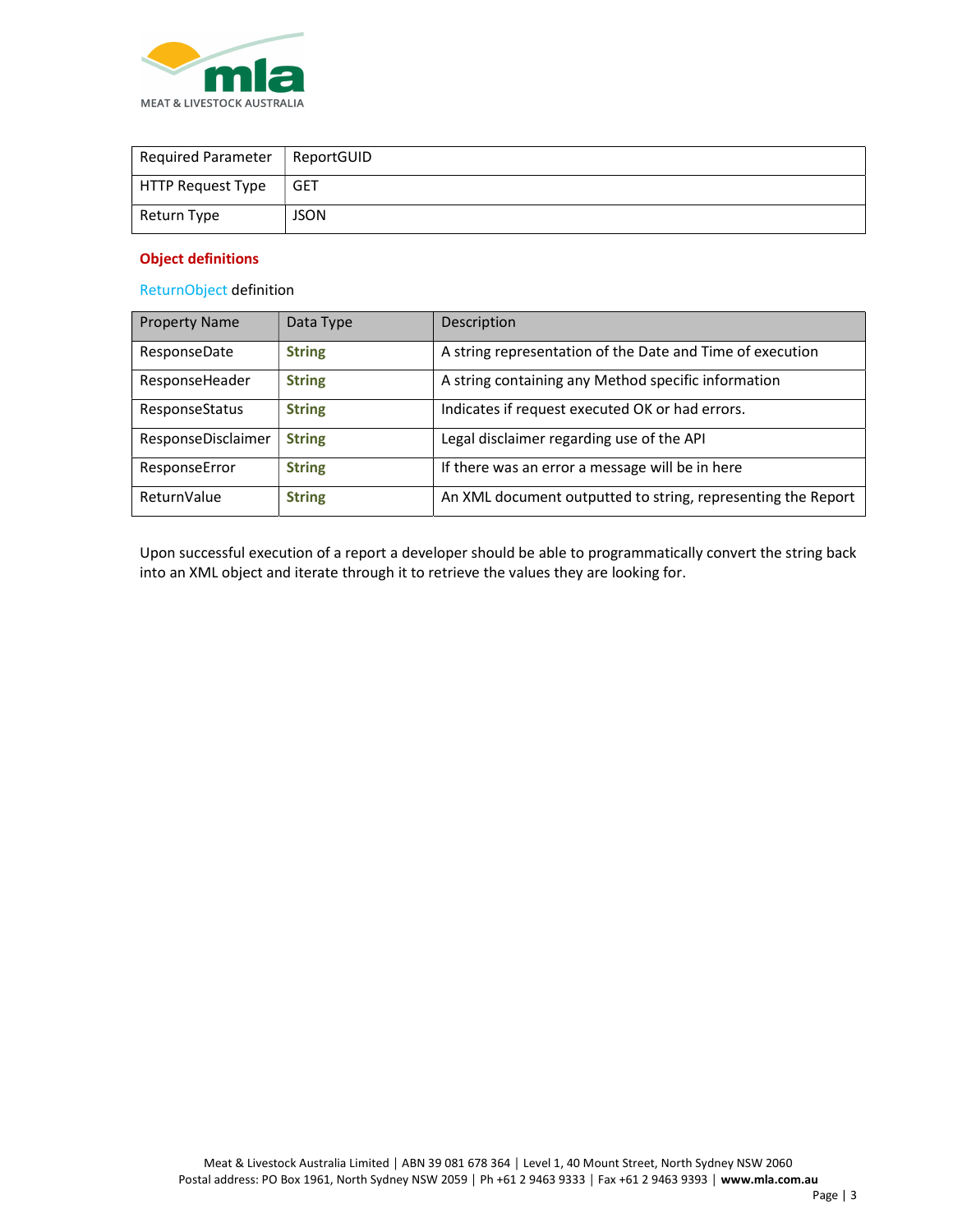

# Example Case

## EYCI and ESTLI – Daily

Scenario: Find the report definition for the EYCI and ESTLI – Daily report and construct a URI to execute that report, retrieving data from Monday the 13<sup>th</sup> of March 2017 till Friday the 18<sup>th</sup>.

- 1. Look up the report.
	- a. First we contact the Helper function to find the details of the report. http://statistics.mla.com.au/ReportApi/GetReportList
- 2. Parse the results



- a. We can see from the return JSON that:
	- i. The ReportGuid = 70587516-e17a-4065-a8aa-e3fe4c512159
	- ii. It accepts FromDate and ToDate parameters

### 3. Construct a RunReport URI

- a. Base URI = http://statistics.mla.com.au/ReportApi/RunReport
- b. Query string = ?ReportGuid=70587516-e17a-4065-a8aae3fe4c512159&FromDate=13%2F03%2F2017&ToDate=18%2F03%2F2017
- c. Full URI = http://statistics.mla.com.au/ReportApi/RunReport?ReportGuid=70587516-e17a-4065-a8aa-e3fe4c512159&FromDate=13%2F03%2F2017&ToDate=18%2F03%2F2017
- d. Parse the results:

```
{ 
"ReturnValue":"\u003c?xml version=\"1.0\" encoding=\"utf-
```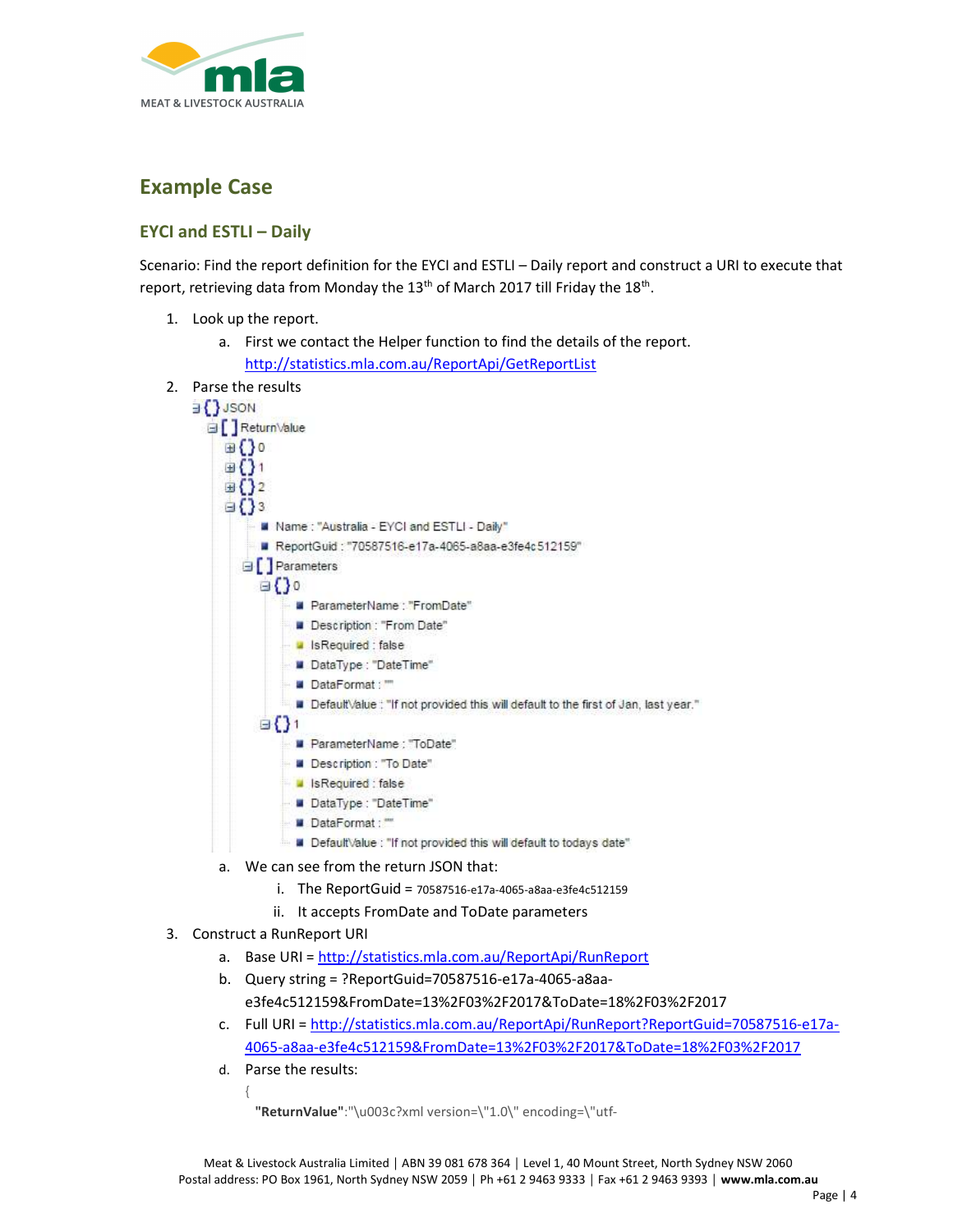

8\"?\u003e\u003cReport xsi:schemaLocation=\"\" Name=\"Australia - EYCI and ESTLI - Daily\" xmlns:xsi=\"http://www.w3.org/2001/XMLSchema-instance\" xmlns=\"Australia\_x0020\_-\_x0020\_EYCI\_x0020\_and\_x0020\_ESTLI\_x0020\_-

\_x0020\_Daily\"\u003e\u003cTablix4\u003e\u003cCalendarYear\_Collection\u003e\u003cCalendarYea r CalendarYear=\"2017\"\u003e\u003cCalendarDate\_Collection\u003e\u003cCalendarDate CalendarD ate=\"2017-03-

13T00:00:00\"\u003e\u003cTextbox79\u003e\u003cSourceName2 SourceName2=\"MLA\u0027s NLR S\"\u003e\u003cAttributeName3\_Collection\u003e\u003cAttributeName3 AttributeName3=\"ESTLI\" ConvertedData=\"612\" /\u003e\u003cAttributeName3 AttributeName3=\"EYCI\" ConvertedData=\" 614\" /\u003e\u003c/AttributeName3\_Collection\u003e\u003c/SourceName2\u003e\u003c/Textbox 79\u003e\u003c/CalendarDate\u003e\u003cCalendarDate CalendarDate=\"2017-03-

14T00:00:00\"\u003e\u003cTextbox79\u003e\u003cSourceName2 SourceName2=\"MLA\u0027s NLR S\"\u003e\u003cAttributeName3\_Collection\u003e\u003cAttributeName3 AttributeName3=\"ESTLI\" ConvertedData=\"616\" /\u003e\u003cAttributeName3 AttributeName3=\"EYCI\" ConvertedData=\" 609.25\" /\u003e\u003c/AttributeName3\_Collection\u003e\u003c/SourceName2\u003e\u003c/Text box79\u003e\u003c/CalendarDate\u003e\u003cCalendarDate CalendarDate=\"2017-03-

15T00:00:00\"\u003e\u003cTextbox79\u003e\u003cSourceName2 SourceName2=\"MLA\u0027s NLR S\"\u003e\u003cAttributeName3\_Collection\u003e\u003cAttributeName3 AttributeName3=\"ESTLI\" ConvertedData=\"621\" /\u003e\u003cAttributeName3 AttributeName3=\"EYCI\" ConvertedData=\" 611.25\" /\u003e\u003c/AttributeName3\_Collection\u003e\u003c/SourceName2\u003e\u003c/Text box79\u003e\u003c/CalendarDate\u003e\u003cCalendarDate CalendarDate=\"2017-03-

16T00:00:00\"\u003e\u003cTextbox79\u003e\u003cSourceName2 SourceName2=\"MLA\u0027s NLR S\"\u003e\u003cAttributeName3\_Collection\u003e\u003cAttributeName3 AttributeName3=\"ESTLI\" ConvertedData=\"622\" /\u003e\u003cAttributeName3 AttributeName3=\"EYCI\" ConvertedData=\" 611\" /\u003e\u003c/AttributeName3\_Collection\u003e\u003c/SourceName2\u003e\u003c/Textbox 79\u003e\u003c/CalendarDate\u003e\u003c/CalendarDate\_Collection\u003e\u003c/CalendarYear\u 003e\u003c/CalendarYear\_Collection\u003e\u003c/Tablix4\u003e\u003c/Report\u003e",

"ResponseDate":"22/03/2017 7:46:00 AM",

"ResponseHeader":"Run Report:70587516-e17a-4065-a8aa-e3fe4c512159",

"ResponseStatus":"OK",

 "ResponseDisclaimer":"All use of MLA publications, reports and information is subject to MLA's Mar ket Report and Information Terms of Use. Please read our Terms of Use (http://statistics.mla.com.au/c ontent/documents/MLA-Market-Report-and-Information-Terms-of-use-June-

2015.pdf) carefully and ensure you are familiar with its content.",

"ResponseError":null

}

e. From the above response, we can see that the "ResponseStatus" is "OK" and that there is no "ResponseError", which means we should have a valid ReturnValue. From there you can Parse the ReturnValue property into an XML Document object. If you are using .NET Framework you could, for example, use a System.Xml.Linq.XDocument object and use XDocument.Parse(ReturnValue) to load the return string into an XDocument object.

Please note that the Disclaimer is subject to change.